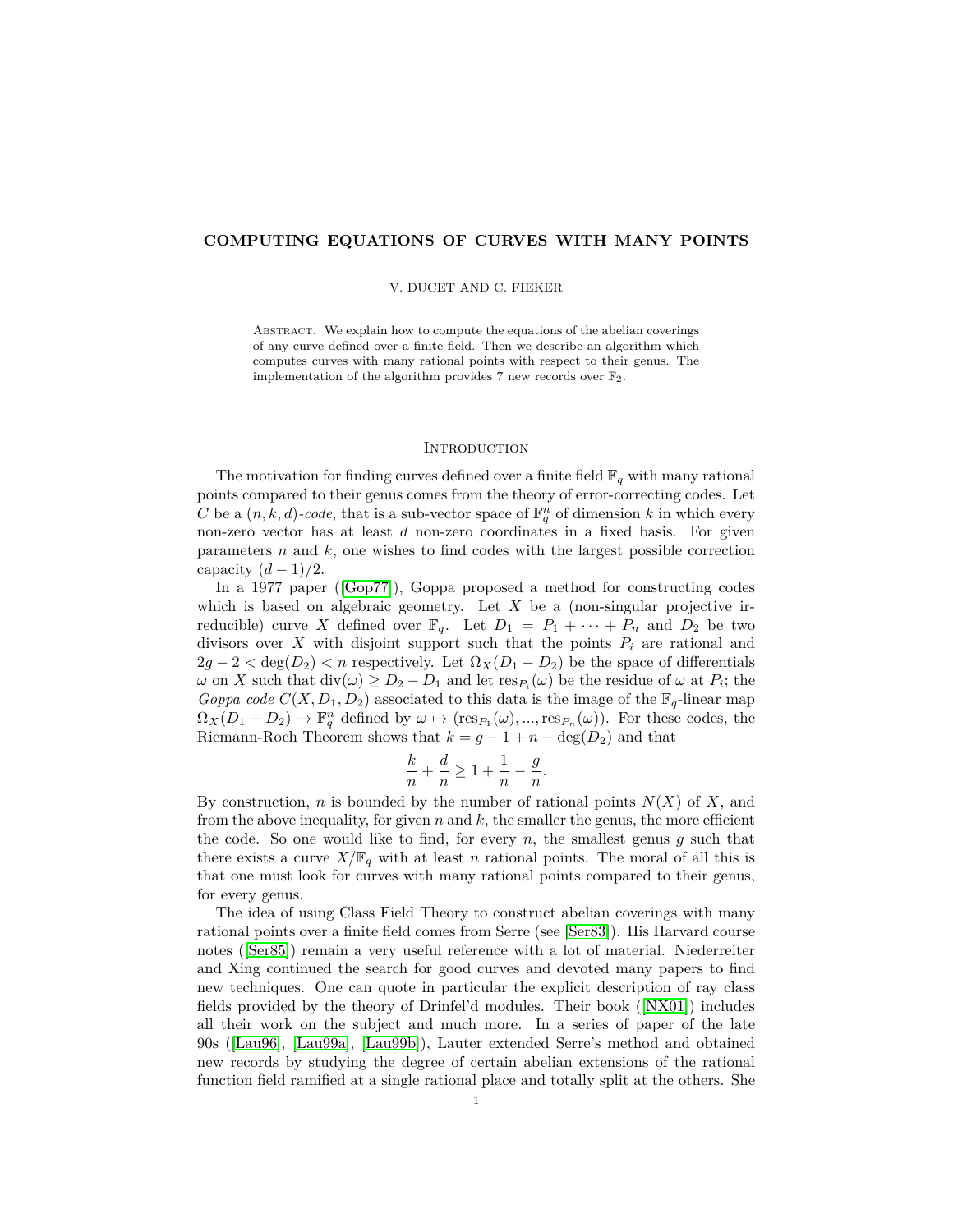also interpreted several known families of curves as particular class field theoretical constructions. Auer (see his PhD thesis [\[Aue99\]](#page-12-5) or the ANTS paper [\[Aue00\]](#page-12-6) for a summary of the results) extended Lauter's work and described an algorithm to compute the degree of the maximal abelian extension of any function field at most ramified at one place and with prescribed splitting behavior. This allowed him to find many new curves improving the known records. We conclude this historical survey by noting that only in a few cases one can deduce the equation of the curve from its theoretical construction, especially, the so called "explicit" description via Drinfeld modules is very difficult to use.

In the present article, we use explicit Class Field Theory to compute the equations of the abelian coverings of a curve defined over a finite field, and apply it to the problem consisting of finding curves with the maximum possible number of rational points compared to their genus. The paper is divided as follows: in the first section we explain the link between ray class groups and abelian coverings. Then we describe how to use explicit Class Field Theory to compute the equation of an abelian covering of a curve with knowledge of the corresponding ray class group. In section 3 we present an algorithm to find good curves and then give an overview of the results in section 4.

**Acknowledgments.** The first author would like to thank Everett Howe and his advisor David Kohel for their support during the preparation of the paper, as well as Jérémie Detrey and Emmanuel Thomé for their help with Magma.

Both authors thank the anonymous referees for their useful comments about a first version of the article.

## 1. Ray Class Groups

We first recall the main aspects of Class Field Theory in the classical language of ray class groups. The reader is referred to [\[Lan94\]](#page-12-7), [\[Mil11b\]](#page-12-8) or [\[Wei95\]](#page-13-2) for the proofs.

Let *K* be a global function field defined over a finite field  $\mathbb{F}_q$ ; *K* should be thought of as the function field of a curve *X* defined over  $\mathbb{F}_q$ . The set of places of *K* is denoted by  $Pl_K$ . Let **m** be a *modulus* on *K*, *i.e.* an effective divisor over *K*. Let  $Div_m$  be the group of divisors of K whose support is disjoint from that of m, and let  $P_{m,1}$  be the subgroup of divisors of functions 'congruent to 1 modulo  $m$ ':

 $P_{\mathfrak{m},1} = {\text{div}(f) : f \in K^\times \text{ and } v_P(f-1) \ge v_P(\mathfrak{m}) \text{ for all } P \in \text{Pl}_K}$ .

A subgroup *H* of Div<sup>m</sup> of finite index is called a *congruence subgroup modulo* m if *H* contains  $P_{m,1}$ .

By the Artin Reciprocity Law, for every finite abelian extension *L* of *K* there exist a modulus  $\mathfrak{m}$  and a congruence subgroup  $H_{\mathfrak{m}}(L)$  modulo  $\mathfrak{m}$  such that the Artin map provides an isomorphism of groups

$$
Gal(L/K) \cong Div_{\mathfrak{m}}/H_{\mathfrak{m}}(L).
$$

Such a  $\mathfrak{m}$  is called an *admissible modulus for*  $L/K$ ; it is not unique (whereas for a given  $\mathfrak{m}$ ,  $H_{\mathfrak{m}}(L)$  is), but there exists an admissible modulus  $f_{L/K}$  for  $L/K$ , called the *conductor of*  $L/K$ , which is smaller than the others in the sense that every admissible modulus m for  $L/K$  satisfies  $f_{L/K} \leq m$  (as divisors). An important property of the conductor of an abelian extension is that its support consists of exactly those places which are ramified.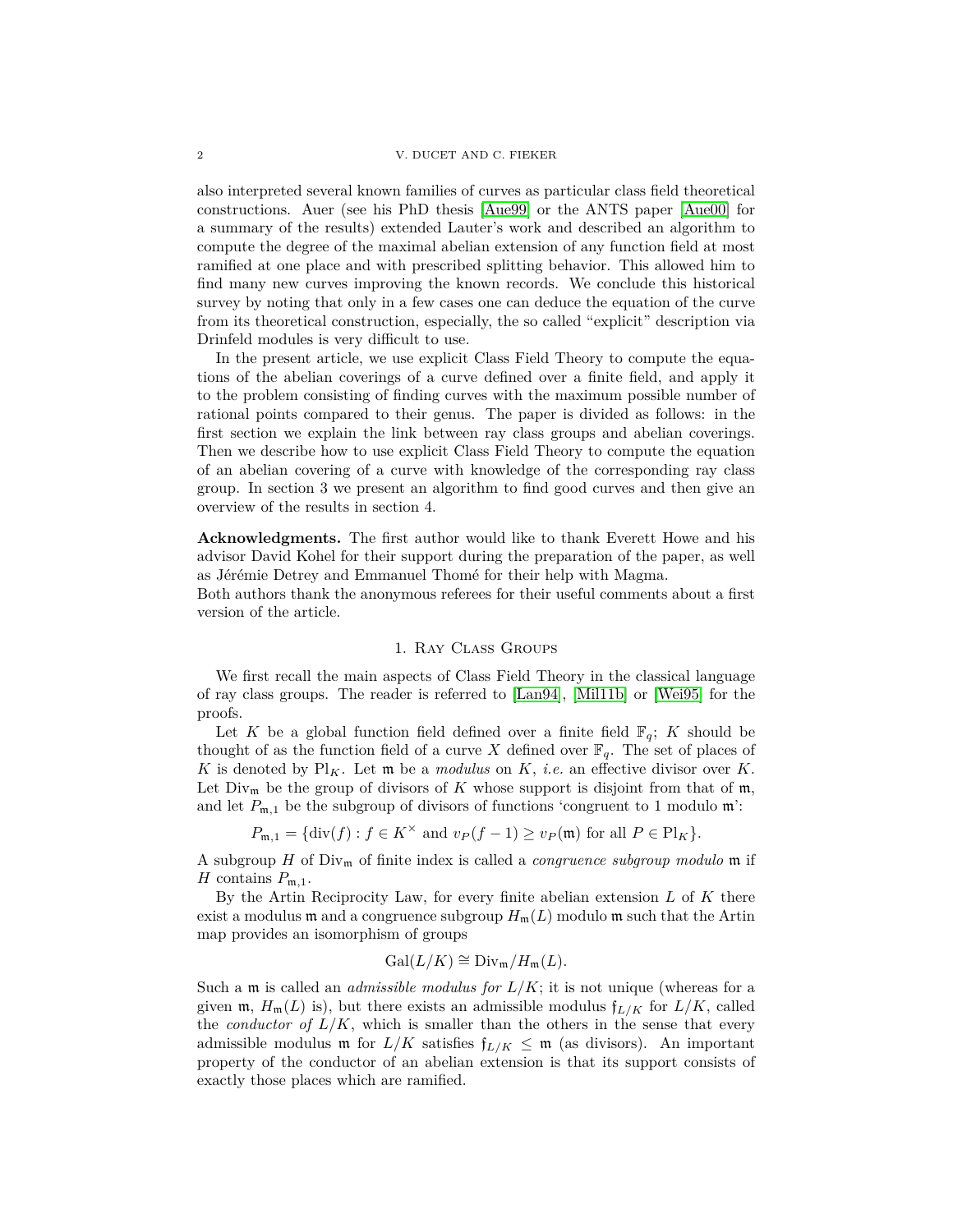The Existence Theorem of Class Field Theory guarantees for any modulus m and any congruence subgroup  $H_{\mathfrak{m}}$  modulo  $\mathfrak{m}$  the existence of a unique global function field  $L_m(H_m)$ , possibly defined over a constant field extension, which is a finite abelian extension of *K* such that

$$
\operatorname{Gal}(L_{\mathfrak{m}}(H_{\mathfrak{m}})/K) \cong \operatorname{Div}_{\mathfrak{m}}/H_{\mathfrak{m}}.
$$

The field  $L_m(H_m)$  is called the *class field* of  $H_m$ . Note that by definition of the conductor,  $f_{L_m(H_m)/K} \leq m$ .

Instead of working with congruence subgroups modulo a certain m, it is sometimes more convenient to consider subgroups of the *ray class group modulo* m, which is the quotient group

$$
\operatorname{Pic}_{\mathfrak{m}} = \operatorname{Div}_{\mathfrak{m}}/P_{\mathfrak{m},1}.
$$

To each congruence subgroup *H* modulo  $m$ , one can associate the subgroup  $H =$  $H/P_{m,1}$  of Pic<sub>m</sub> of finite index. This correspondence is one-to-one, and furthermore we have the isomorphism

$$
\mathrm{Pic}_{\mathfrak{m}}/\bar{H} \cong \mathrm{Div}_{\mathfrak{m}}/H.
$$

We can thus restate what has been said above as follows:

**Theorem 1** (Main Theorem of Class Field Theory)**.** *Let* m *be a modulus. There is a 1-1 inclusion reversing correspondence between subgroups H of* Pic<sup>m</sup> *of finite index and finite abelian extensions L of K with conductor less than* m*. Furthermore the Artin map provides an isomorphism*

$$
\operatorname{Pic}_{\mathfrak{m}}/H \cong \operatorname{Gal}(L/K).
$$

### 2. Computing the equation of an abelian covering

In all this section, *K* is a function field defined over a finite field  $\mathbb{F}_q$ . We fix a modulus m and a congruence subgroup *H* modulo m, and we explain how to compute the class field *L* of *H*. The similar approach for number fields has been introduced by the second author in [\[Fie01\]](#page-12-9), where one will find more algorithmic details, and the computations of groups of units and ray class groups are explained in [\[HPP03\]](#page-12-10).

2.1. **Reduction to the cyclic case.** First, we show that we can reduce the problem to the case of a cyclic extension of prime power degree. For this, we use the fundamental theorem of abelian groups to decompose  $\bar{H} = Div_m/H$  as a finite product of cyclic groups  $\bar{H} = \prod_{i=1}^{d} \bar{H}_i$ , where each  $\bar{H}_i$  is of the form  $\text{Div}_{m}/H_i$  for a subgroup  $H \subseteq H_i \subseteq \text{Div}_{\mathfrak{m}}(K)$  such that  $\overline{H}_i \cong \mathbb{Z}/(p_i^{m_i}\mathbb{Z})$  for some prime number  $p_i$  and some positive integer  $m_i$ . For every *i*, let  $L_i$  be the class field of  $H_i$ , so  $Gal(L_i/K) \cong \overline{H}_i$ , and let  $\overline{L}'$  be the composite field  $L_1L_2 \cdots L_d$ . By general Galois theory,  $Gal(L'/K)$  is isomorphic to the subgroup of elements of  $\prod_{i=1}^{d} Gal(L_i/K)$ which agree on  $L_1 \cap \cdots \cap L_d$ . The functoriality of the Artin map implies that the previous condition is always true, so  $Gal(L'/K) \cong \prod_{i=1}^{d} Gal(L_i/K)$ . Thus  $Gal(L/K)$  and  $Gal(L'/K)$  are equal, and by the uniqueness property of the class field, we conclude that  $L = \prod_{i=1}^{d} L_i$ . Also, note that if we have equations for two abelian extensions  $L_1/K$  and  $L_2/K$ , then there are algorithms based on the theory of resultants to compute an equation of  $L_1L_2/K$ .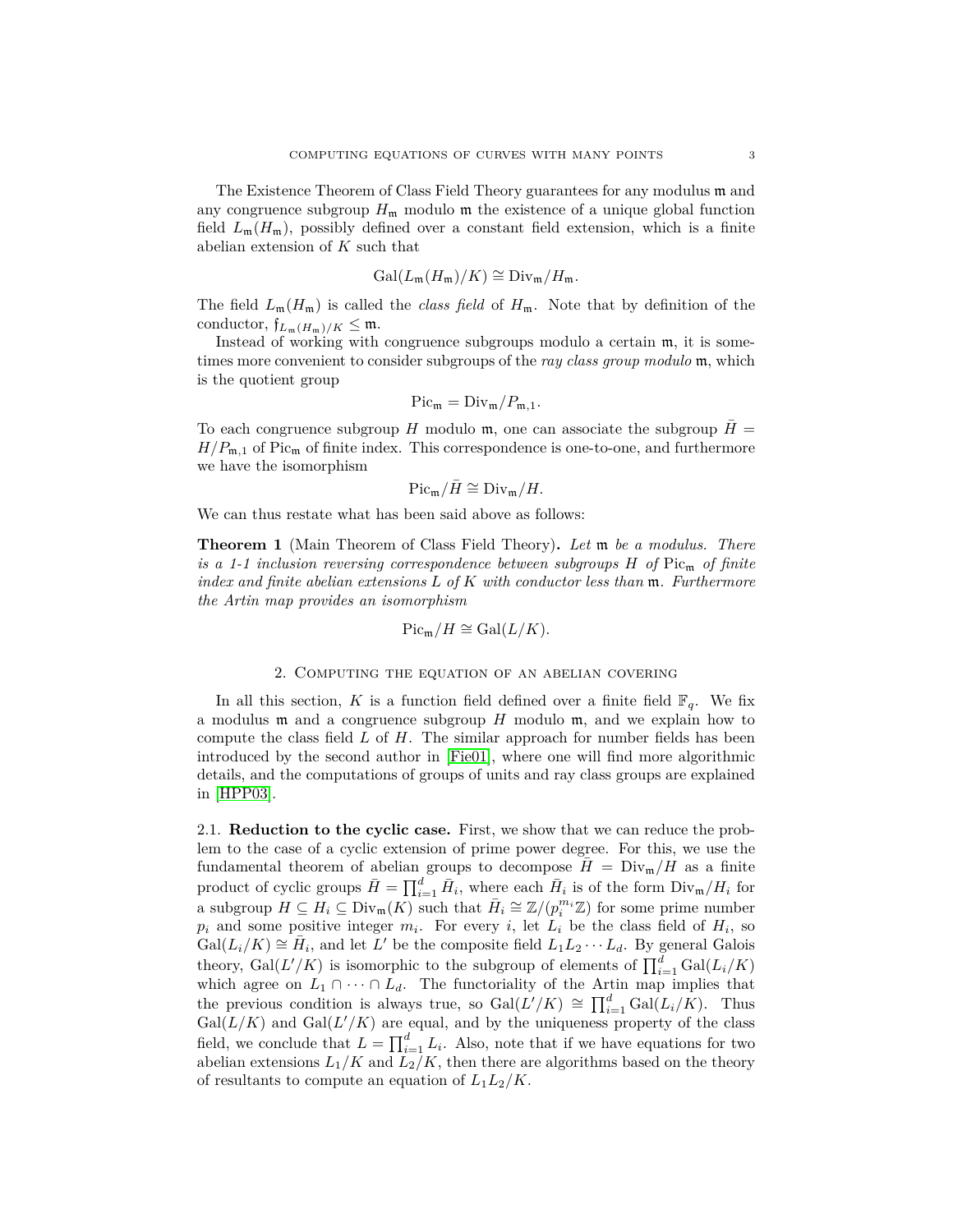

Diagram 1. Fields used implicitly

2.2. **Cyclic case:**  $l \neq p$ . Now suppose that  $\overline{H}$  is cyclic of prime power degree  $n = l<sup>m</sup>$  for a prime *l* different from *p* and an integer  $m \ge 1$ . As in the proof of the Existence Theorem (see [\[Lan94,](#page-12-7) Chap. XI,  $\S2$ ]), the idea consists in reducing to the case when *K* contains the *n*-th roots of unity, and then to use explicit Kummer theory. So let  $K' = K(\zeta_n)$  and set  $L' = LK'$ : we will 'translate" the problem to the extension  $L'/K'$  (note that the extension  $K'/K$  is a constant field extension, hence it is unramified).

We will use the diagram 1 where solid lines connect fields that are actually constructed during the execution of the algorithm, while dotted lines connect fields that are only implicitly used.

Since  $L/K$  is cyclic of degree *n*, the field  $L' := L(\zeta_n) = K'L$  is a Kummer extension of K', hence there exists a non-zero element  $\alpha \in K'$  such that  $L' =$ *K*<sup> $\ell$ </sup>( $\sqrt[n]{\alpha}$ ). Since *L'*/*K* has to be unramified outside places in the modulus **m** of  $L/K$ , there exists a set *S* of places of  $K'$ , depending only on m and  $K'$ , such that  $\alpha$  can be chosen as an element of the *S*-units  $U_S$ , *i.e.* as an element that has no poles outside *S*; in particular,  $L'/K'$  is unramified<sup>[1](#page-3-0)</sup> outside *S*. Let  $m'$  be an admissible modulus for  $L'/K'$ , and assume without loss of generality that  $m'$  is supported on *S*. By the Dirichlet Unit Theorem,  $U_S = \langle \epsilon_1, \ldots, \epsilon_s \rangle$  for independent elements  $\epsilon_i$  (1  $\leq i \leq s - 1$ ) and a torsion unit  $\epsilon_s$ . We set  $M := K'(\sqrt[n]{U_S})$  and get Gal $(M/K') = (\mathbb{Z}/n\mathbb{Z})^s$ . For any place P of K' unramified in  $M/K'$ , the Frobenius  $(P, M/K')$  at *P* is defined by its operation on the  $\sqrt[n]{\epsilon_i}$ , thus since  $M/K'$ is unramified outside *S*, we get a map  $Div_{m'} \to (\mathbb{Z}/n\mathbb{Z})^s$  defined by  $P \mapsto (n_i)$ , where  $\sqrt[n]{\epsilon_i} \mapsto \zeta_n^{n_i} \sqrt[n]{\epsilon_i}$  and  $\sqrt[n]{\epsilon_i}^N \equiv \zeta_n^{n_i} \sqrt[n]{\epsilon_i} \mod P$ , with *N* the cardinality of the residue field  $\mathbb{F}_P$  of K' at P. In particular,  $N \equiv 1 \mod n$  because  $\mathbb{F}_P$  contains the *n*-roots of unity, thus  $n_i$  is defined by  $\epsilon_i^{[N/n]} \equiv \zeta_n^{n_i} \mod P$ . To summarize: the Artin map from  $\text{Div}_{\mathfrak{m}'}$  to  $(\mathbb{Z}/n\mathbb{Z})^s$  is explicit and can be computed in  $K'$  already!

<span id="page-3-0"></span><sup>1</sup>This is a general property of Kummer extensions, which follows from Hensel's lemma, see for example [\[Neu99,](#page-12-11) Lem. V.3.3].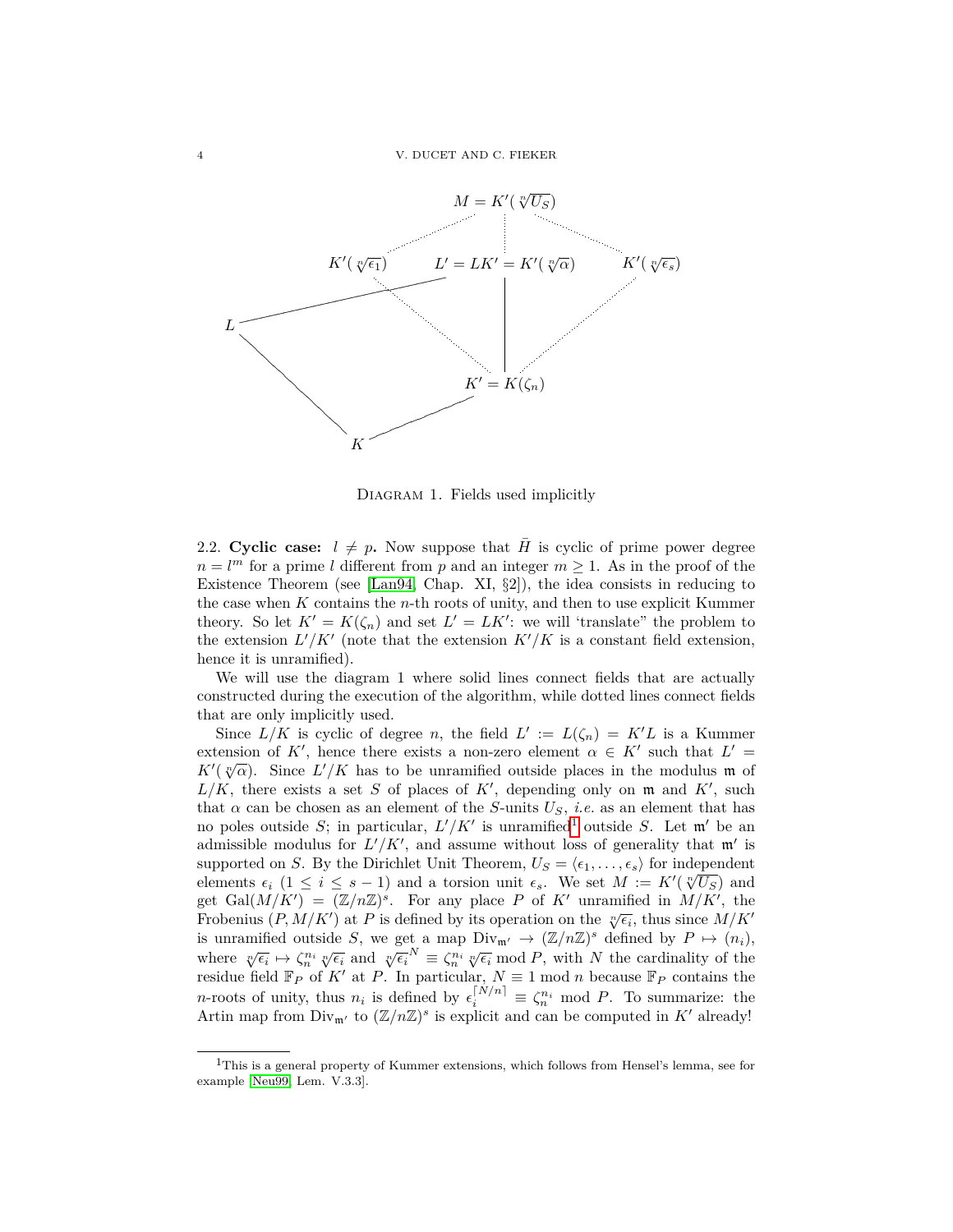

DIAGRAM 2. Definition of  $ψ$ 

Now, to find *L'* we need to find divisors  $D \in Div_{\mathfrak{m}'}$  such that  $(D, M/K')$  fixes *L*<sup>'</sup>. By the Existence Theorem, this is equivalent to  $D \in H'$ , where  $H'$  is the congruence subgroup modulo  $m'$  whose class field is  $L'$ . By standard properties of the Artin map, this reduces to  $N_{K'/K}(D) \in H$ . We use this as summarized in diagram 2 to explicitly construct the map  $\psi$ : computing  $(P, M/K')$  on the one side and  $N_{K'/K}(P) + H \in Div_m/H$  on the other, we collect (small) places outside *S* until the full group  $Gal(M/K')$  can be generated. The field  $L'$  is then obtained as the field fixed by the kernel of *ψ*.

In order to find  $\alpha$  we apply a similar idea again ([\[Fie01,](#page-12-9) §4] for details):  $L'/K$  is abelian and the Galois group can be computed explicitly. Once the automorphisms of  $L'/K$  are known, we can easily establish again an explicit Artin map, now from  $Div_{\mathfrak{m}}$  to  $Gal(L'/K)$ , and find the subgroup fixing *L* as above. We note that the conductor of  $L'$  can be larger than the conductor of  $L/K$ , but since  $L'$  is obtained via a constant field extension, the ramified primes remain the same, hence the map is well defined and surjective (but the kernel may not be a congruence subgroup modulo m).

2.3. **Cyclic case:**  $l = p$ . Finally we turn to the case when  $L/K$  is cyclic of degree  $n = p^m$ , for an integer  $m \geq 1$ . To begin with, we recall some aspects of Artin-Schreier-Witt theory. Let  $k$  be any field and let  $k$  be an algebraic closure of  $k$ . Let *r* be an integer and let  $W_r(k)$  and  $W_r(\bar{k})$  be the rings of *Witt vectors of length r* with coefficients in *k* and  $\bar{k}$  respectively. Then any  $\vec{\alpha}$  in  $W_r(\bar{k})$  can generate an algebraic extension  $k(\vec{\alpha})$  of k in the following way: if  $\vec{\alpha} = (\alpha_1, \ldots, \alpha_r)$ , then we set

$$
k(\vec{\alpha})=k(\alpha_1,\ldots,\alpha_r).
$$

This construction is equivalent to that of the tower

$$
k_r = k(\vec{\alpha}),
$$
  
\n
$$
\uparrow
$$
  
\n
$$
\vdots
$$
  
\n
$$
k_2 = k_1(\alpha_2),
$$
  
\n
$$
\uparrow
$$
  
\n
$$
k_1 = k_0(\alpha_1),
$$
  
\n
$$
\uparrow
$$
  
\n
$$
k_0 = k
$$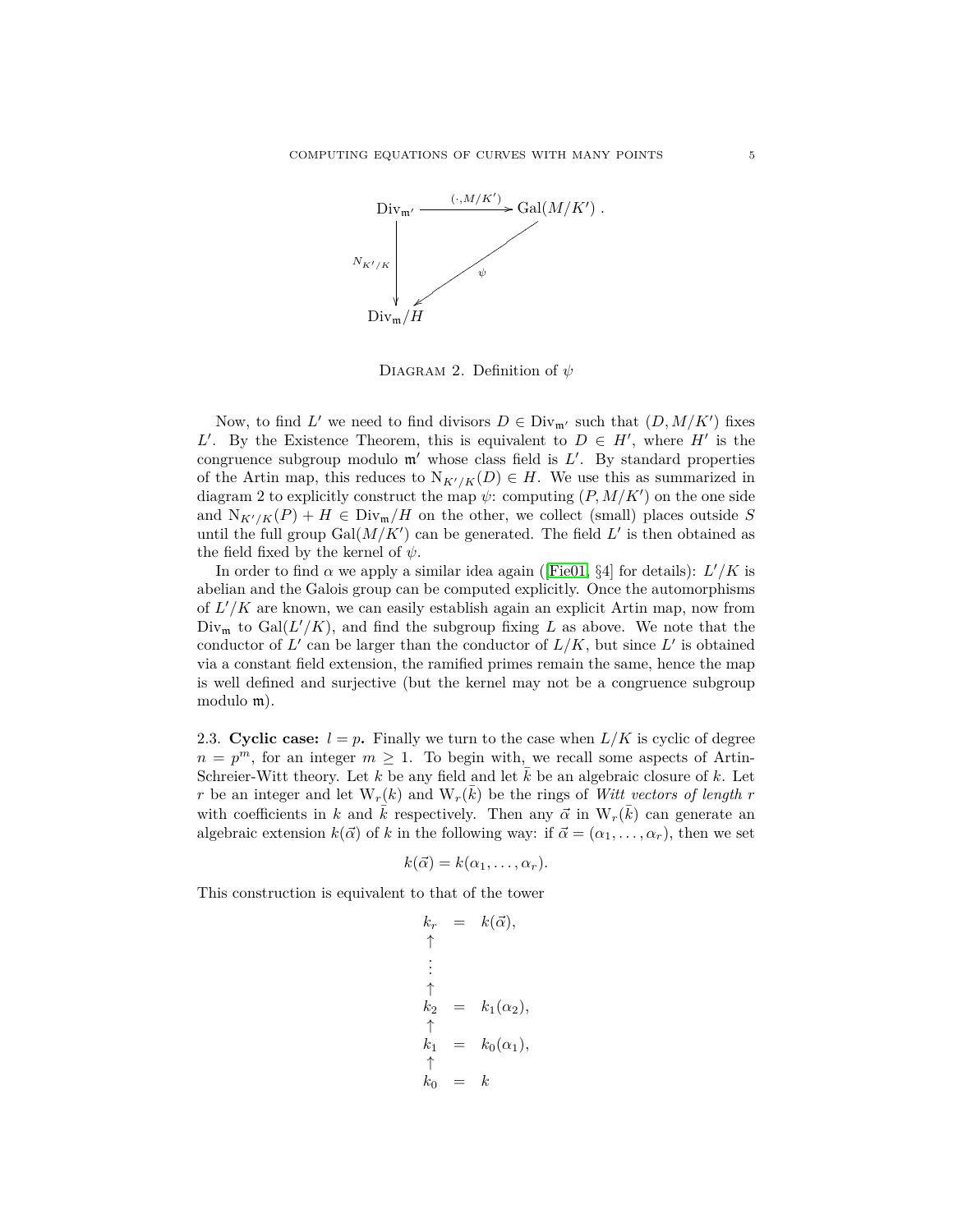Suppose now that k has positive characteristic p. Let  $\wp$  be the Artin-Schreier-Witt operator acting on  $\vec{\alpha} \in W_r(\vec{k})$  by

$$
\wp(\vec{\alpha}) = \vec{\alpha}^p - \vec{\alpha} = (\alpha_1^p - \alpha_1, \dots, \alpha_r^p - \alpha_r).
$$

Then for  $\vec{\beta}$  in  $W_r(k)$  the equation  $\wp(\vec{\alpha}) = \vec{\beta}$  is algebraic over *k*, so as above one can consider the extension  $k(\varphi^{-1}(\vec{\beta}))$ . Actually, by explicit Artin-Schreier-Witt theory (see [\[Lan02,](#page-12-12) pp. 330-332]), every abelian extension of exponent  $p^r$  of  $k$  arises as a  $k(\wp^{-1}(\Delta_r))$  for some subgroup  $\Delta_r \subseteq W_r(k)$  containing  $\wp(W_r(k))$ . In particular, a cyclic extension of degree *p<sup>r</sup>* of *k* is of the form  $k(\vec{\gamma})$  for some  $\vec{\gamma}$  in  $\varphi^{-1}(k) \subset W_r(\vec{k}),$ with Galois group generated by the automorphism  $\vec{\gamma} \mapsto \vec{\gamma} + (1, 0, ..., 0)$  (see [\[Sch36\]](#page-13-3)).

So for our purpose we take  $r = m$  and can assume that the cyclic extension of degree  $p^m$  of K is of the form  $L = K(\vec{y})$  for some  $\vec{x} \in W_m(K)$  and  $\vec{y} \in W_m(\bar{K})$ satisfying  $\wp(\vec{y}) = \vec{x}$ , and we now explain how to compute  $\vec{x}$ . It is clear that the Artin-Schreier-Witt extension does not change if one replaces  $\vec{x}$  with  $\vec{x} + \wp(\vec{z})$  for some  $\vec{z}$  in  $W_m(K)$ , so one will look for  $\vec{x}$  as an element of  $W_m(K)/\wp(W_m(K))$ .

We first look at the case  $m = 1$ ; hence we assume that  $L/K$  is a cyclic extension of degree p, and denote  $\vec{x} = x$ .

<span id="page-5-0"></span>**Lemma 2.** *Let*  $y \in K$  *be arbitrary. For every place*  $P$  *of*  $K$  *there exists an element*  $u_P \in K$  *such that either*  $v_P(y + u_P^p - u_P)$  *is negative and coprime to p, or*  $v_P(y + u_P^p - u_P)$  $u_P^p - u_P \geq 0.$ 

*Proof.* If  $v_P(y) \geq 0$  or  $v_P(y)$  is coprime to p then  $u_P := 0$  works, hence assume  $v_P(y) < 0$  and  $p|v_P(y)$ . Let  $\overline{y} := (y \pi^{-v_P(y)})(P) \in \mathbb{F}_P$ , where  $\mathbb{F}_P$  is the residue class field of *K* at *P* and  $\pi$  a uniformizing element (*i.e.*  $v_P(\pi) = 1$ ). Since the *p*-power Frobenius is surjective, we can find a  $\bar{u} \in \mathbb{F}_P$  such that  $\bar{u}^p = -\bar{y}$ . Now let *u* be a lift of  $\bar{u}$  in K: there exists  $a \in K$  with  $v_P(a) > v_P(y)$  such that  $y + u^p \pi^{v_P(y)} = a$ . Then, since  $v_P(y) < v_P(y)/p < 0$ , we have  $v_P(y + (u \pi^{v_P(y)/p})^p - u \pi^{v_P(y)/p}) \ge$  $\min\{v_P(a), v_P(y)/p\} > v_P(y)$  (note that  $v_P(u) = 0$ ), and we can recurse.

We make also use of the fact that the ramified places *P* in *L/K* (which appear in the support of  $\mathfrak{m}$ ) are exactly those for which there exists  $u_p$  as above such that  $\lambda_P := -v_P(y + u_P^p - u_P)$  is positive and coprime to *p*; furthermore, the conductor  $f_{L/K}$  verifies  $v_P(f_{L/K}) = \lambda_P + 1$  (use [\[Sti09,](#page-13-4) Prop. 3.7.8] and Proposition [4](#page-7-0) below), so *λ<sup>P</sup>* does not depend on *y*. Thus Lemma [2](#page-5-0) is useful to understand the ramification in  $L/K$ , but to compute explicitly  $L$ , we need to find a Riemann-Roch space containing the generator *x*. So we combine Lemma [2](#page-5-0) with the Strong Approximation Theorem to get a global result:

**Lemma 3.** Let  $y \in K$ *. For every place P, let*  $u_P$  *and*  $\lambda_P$  *be as above. Let S be the set of places*  $P$  *of*  $K$  *such that*  $\lambda_P > 0$ *, and let*  $S' := \{P \in Pl_K : v_P(y) < 0\},$ *so*  $S \subseteq S'$ . Fix an arbitrary place  $P_0 \notin S'$ , and let  $n_0$  be a positive integer such *that*  $D := n_0 P_0 - \sum_{P \in S'} P$  *is non-special. Then there exists some u such that*  $v_P(y + u^p - u) = -\lambda_P$  for  $P \in S$ ,  $v_P(y + u^p - u) \geq 0$  for  $P \notin S \cup \{P_0\}$ , and  $v_{P_0}(y + u^p - u) \ge -p n_0$ .

*Proof.* By the Strong Approximation Theorem and its proof (see [\[Sti09,](#page-13-4) Theo. 1.6.5.]), there exists an element *u* in *K* such that  $v_P(u - u_P) = 1$  for  $P \in S'$ ,  $v_P(u) \ge 0$  for  $P \notin S' \cup \{P_0\}$ , and  $v_{P_0}(u) \ge -n_0$ . We have:

$$
v := v_P(y + u^p - u) = v_P(y + u_P^p - u_P + (u - u_P)^p + (u_P - u))
$$
  
\n
$$
\geq \min\{v_P(y + u_P^p - u_P), pv_P(u - u_P), v_P(u_P - u)\},
$$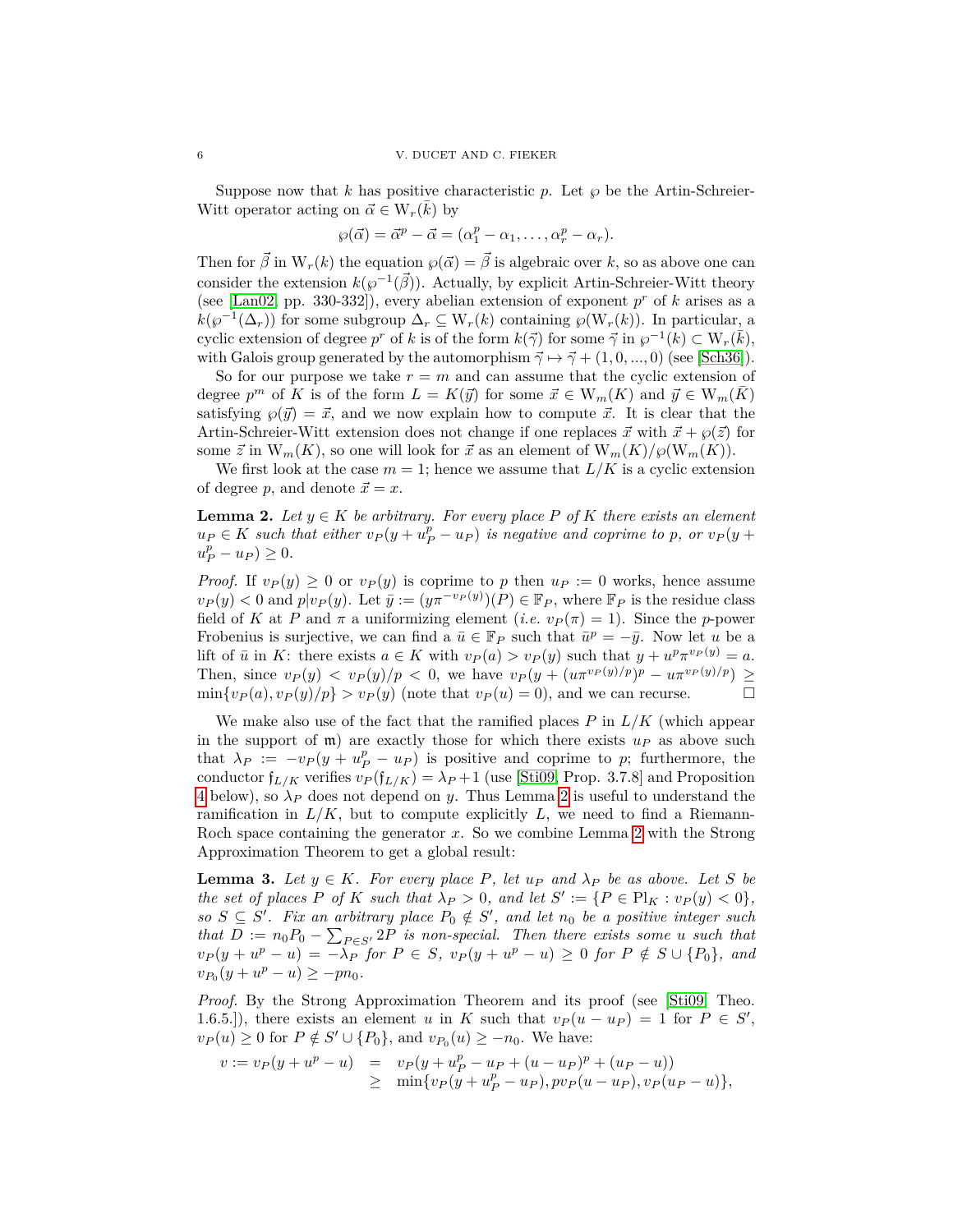which provides that  $v = -\lambda_P$  if  $P \in S$ , and  $v \ge 0$  if  $P \in S' \setminus S$ . In the same way,

$$
v = v_P(y + u_P^p - u_P + (u^p - u) - (u_P^p - u_P))
$$
  
\n
$$
\geq \min\{v_P(y + u_P^p - u_P), v_P(u^p - u), v_P(u_P^p - u_P)\},
$$

so we also have that  $v \ge 0$  if  $P \notin S' \cup \{P_0\}$ , and  $v \ge -pn_0$  if  $P = P_0$  (note that  $u_P = 0$  when  $P \notin S'$ ).

Thus we have that  $x := y + u^p - u$  is an element of the Riemann-Roch space

$$
\mathcal{L}(pn_0P_0 + \sum_S \lambda_P P) = \{ f \in K : \text{div}(f) \ge -pn_0P_0 - \sum_S \lambda_P P \}.
$$

We now turn back to our hypothesis that  $L/K$  is a cyclic extension of degree  $p^m$ , for some  $m \geq 1$ , with primitive element  $\vec{x}$ . Following [\[Sch36\]](#page-13-3), we study the vector  $\lambda_P := -v_P(\vec{x}) := (-v_P(x_1), \ldots, -v_P(x_m))$ . By adding elements of the form  $\wp(0,\ldots,0,x,0,\ldots,0)$  we can assume that there exist sets  $S_i \subset \text{Supp}(\mathfrak{m})$ , places *P*<sub>0</sub>*i*</sub> not in  $S_i$  and positive integers  $n_{0,i}$  such that  $x_i$  is in  $\mathcal{L}(pn_{0,i}P_{0,i} + \sum_{S_i} \lambda_{P,i}P)$ , where  $\lambda_{P,i} := -v_P(x_i) > 0$  and  $gcd(\lambda_{P,i}, p) = 1$  for  $P \in S_i$ .

Setting  $M_P := \max\{p^{m-i}\lambda_{P,i}: 1 \le i \le m\}$ , we obtain  $v_P(f_{L/K}) = M_P + 1$  from [\[Sch36,](#page-13-3) p. 163]. Given that we already know a modulus m such that  $f_{L/K} \leq m$ , we immediately get  $\lambda_{P,i} \leq (v_P(\mathfrak{m}) - 1)p^{i-m}$ . If  $\mathfrak{m} = \sum_P n_P P$ , then we set  $D_i :=$  $pn_{0,i}P_{0,i} + \sum_{S_i}(n_P-1)p^{i-m}P$ . With these notations, we see that  $x_i$  is an element of  $\mathcal{L}(D_i)$ .

By induction, we assume that the  $x_i$  have been computed for  $1 \leq i \leq m-1$ and explain how to find  $x_m$ . Set  $M_m := K(\wp^{-1}(x_1, \ldots, x_{m-1}))$  and  $D := D_m$ ; as remarked above, we can identify  $x_m$  as an element of the  $\mathbb{F}_q$ -vector space

$$
\overline{\mathcal{L}_K}(D) = \mathcal{L}_K(D)/\wp(\mathcal{L}_K(D)).
$$

Let *d* be its dimension over  $\mathbb{F}_p$ . Then we compute a  $\mathbb{F}_p$ -basis of  $\mathcal{L}_K(D)$ , and lift it to a set of *d* elements  $\{f_1, \ldots, f_d\}$  of  $\mathcal{L}_K(D)$ . Hence  $x_m$  is an element of the sub-vector space of  $\mathcal{L}_K(D)$  generated by the  $f_i$ :

$$
x_m = \sum_{i=1}^d a_i f_i
$$

for some unknown elements  $a_i$  of  $\mathbb{F}_p$ . Next, we set

$$
M := K(\wp^{-1}((x_1,\ldots,x_{m-1},\mathcal{L}_K(D)))) = M_m(\wp^{-1}(0,\ldots,0,\mathcal{L}_K(D))),
$$

so that we have a tower  $K \subset M_m \subset L \subset M$ . Note that similar to the Kummer case, neither  $M$  nor  $M_m$  is actually ever constructed. We will use the explicit action of the Frobenius automorphisms on Witt vectors of length *m*, so we identify  $(x_1, ..., x_{m-1})$  with  $(x_1, ..., x_{m-1}, 0)$  ∈ W<sub>m</sub>(K) and  $f_i$  with  $(0, ..., 0, f_i)$  ∈  $W_m(K)$ . Let *P* be an unramified place of *K*; then the Frobenius automorphism  $(P, L/K)$  acts on  $\vec{y}$  as follows (see [\[Sch36\]](#page-13-3)):

$$
(P, L/K)(\vec{y}) = \vec{y} + \left\{\frac{\vec{x}}{P}\right\},\,
$$

where the last term is in  $W_m(\mathbb{F}_p) \cong \mathbb{Z}_p$  mod  $p^m$  and verifies

$$
\left\{\frac{\vec{x}}{P}\right\} = \text{Tr}_{\mathbb{F}_q/\mathbb{F}_p}(\vec{x} + \vec{x}^q + \cdots + \vec{x}^{\frac{N(P)}{q}} \mod P).
$$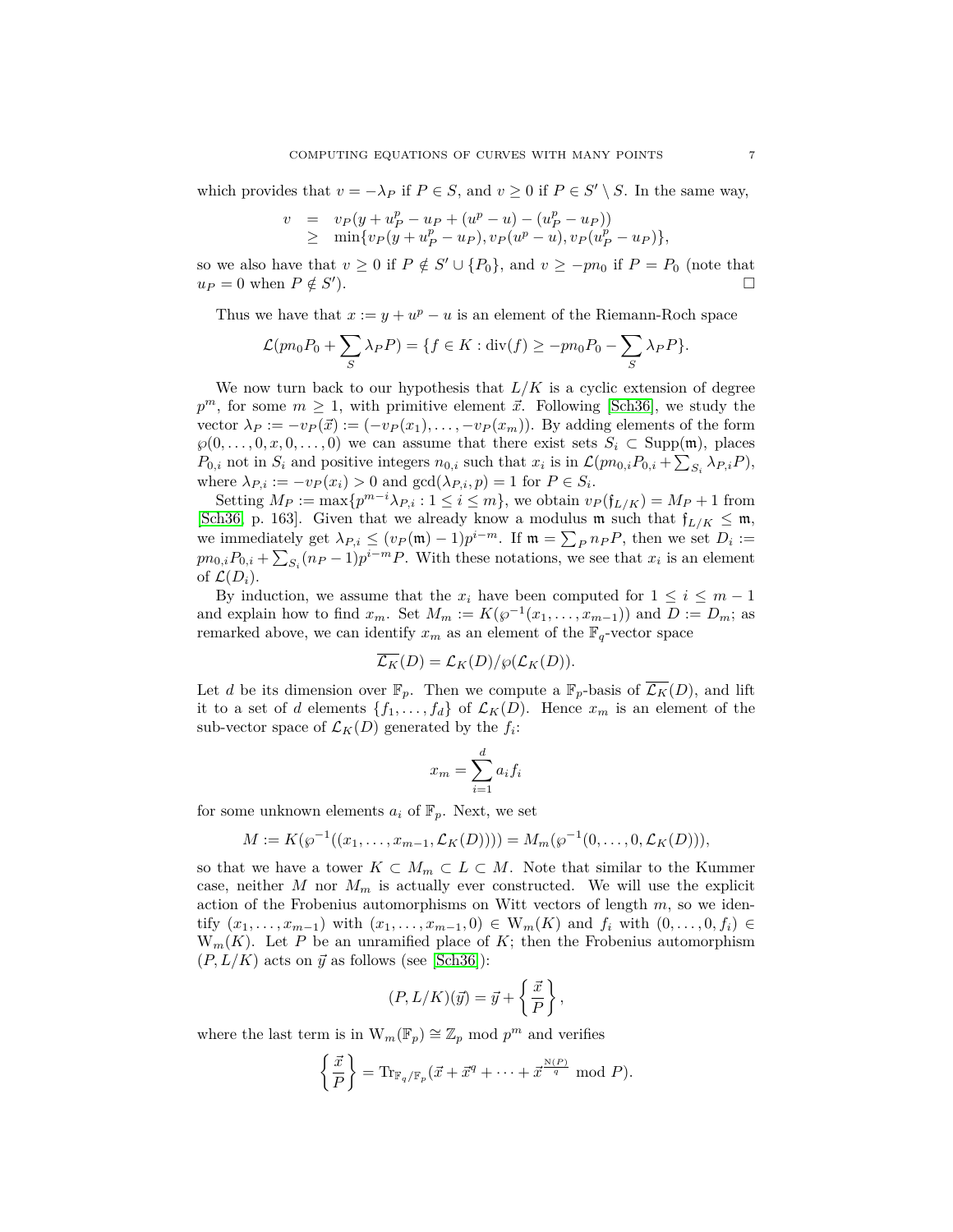We now compute  $Gal(M/M_m)$ . We have canonical isomorphisms

$$
\mathrm{Gal}(M/M_m) \cong \prod_{i=1}^d \mathrm{Gal}(M_m(0,\ldots,0,\wp^{-1}(f_i))/M_m) \cong (\mathbb{Z}/p\mathbb{Z})^d,
$$

and this is explicit via the Frobenius: every  $Gal(M_m(0,\ldots,0,\wp^{-1}(f_i))/M_m)$  is generated by the isomorphisms  $(Q, M_m(0, \ldots, 0, \wp^{-1}(f_i))/M_m)$ , where  $Q$  is a place of *M*<sub>*m*</sub>. Because of the canonical isomorphism  $Gal(M_m(0,\ldots,0,\wp^{-1}(f_i))/M_m) \cong$  $Gal(K(\wp^{-1}(f_i))/K)$ , they are of the form

$$
y_i \mapsto y_i + \left\{ \frac{f_i}{P} \right\},\
$$

where  $y_i$  is a primitive element of  $K(\wp^{-1}(f_i))/K$  and P is the place of K below *Q*. Since the symbol  $\{\cdot\}$  is additive ([\[Sch36\]](#page-13-3)), we have

$$
\operatorname{Gal}(K(\wp^{-1}(f_i))/K) \cong \left\langle \left\{ \frac{f_i}{P} \right\} \right\rangle,
$$

and so the isomorphism  $Gal(M/M_m) \cong (\mathbb{Z}/p\mathbb{Z})^d$  is explicit via the map

$$
(Q, M/M_m) \mapsto \left( \left\{ \frac{f_1}{P} \right\}, \dots, \left\{ \frac{f_d}{P} \right\} \right).
$$

We lift the terms in  $\{\cdot\}$  from  $W_m(\mathbb{F}_p)$  to  $\mathbb{Z}_p$ , and if we can find enough places  $P_i$ such that the  $\mathbb{Z}_p$ -vectors

$$
\left( \left\{ \frac{f_1}{P_i} \right\}, \dots, \left\{ \frac{f_d}{P_i} \right\} \right)_i
$$

form a matrix of rank *d* over  $\mathbb{Z}_p$ , then we are done, because by Class Field Theory every element of  $Gal(M/M_m)$  is a Frobenius automorphism for some place  $Q$ . The generator is now obtained in exactly the same way as in the previous section for Kummer extensions – for which all that is necessary is an explict Artin map.

### 3. An algorithm to find curves with many points

We now turn to the explicit applications of the theory described in the preceding sections, and switch between the language of curves and function fields when necessary. Our aim here is to find curves of low genus  $(g \leq 50)$  defined over a small finite field  $(q \leq 100)$  such that the number of rational points is the maximum possible; the current records can be found at <www.manypoints.org>. So we will only be interested in the abelian extensions  $L/K$  defined over a same finite field  $\mathbb{F}_q$  such that the number of rational places of the field *L* is greater or equal to the corresponding entry in the table<sup>[2](#page-7-1)</sup>. Furthermore, with the theory of  $\S2$ , we will be able to find the equations of such extensions.

<span id="page-7-0"></span>**Proposition 4.** *Let L/K be a cyclic extension of prime degree l of function fields defined over a finite field*  $\mathbb{F}_q$ *. Then the genus of L satisfies:* 

$$
g_L = 1 + l(g_K - 1) + \frac{1}{2}(l - 1)\deg(\mathfrak{f}_{L/K}).
$$

<span id="page-7-1"></span><sup>&</sup>lt;sup>2</sup>Note that *L* is defined over  $\mathbb{F}_q$  as soon as at least one rational place of *K* splits totally in *L*, which will be the case to find a *L* with many rational places.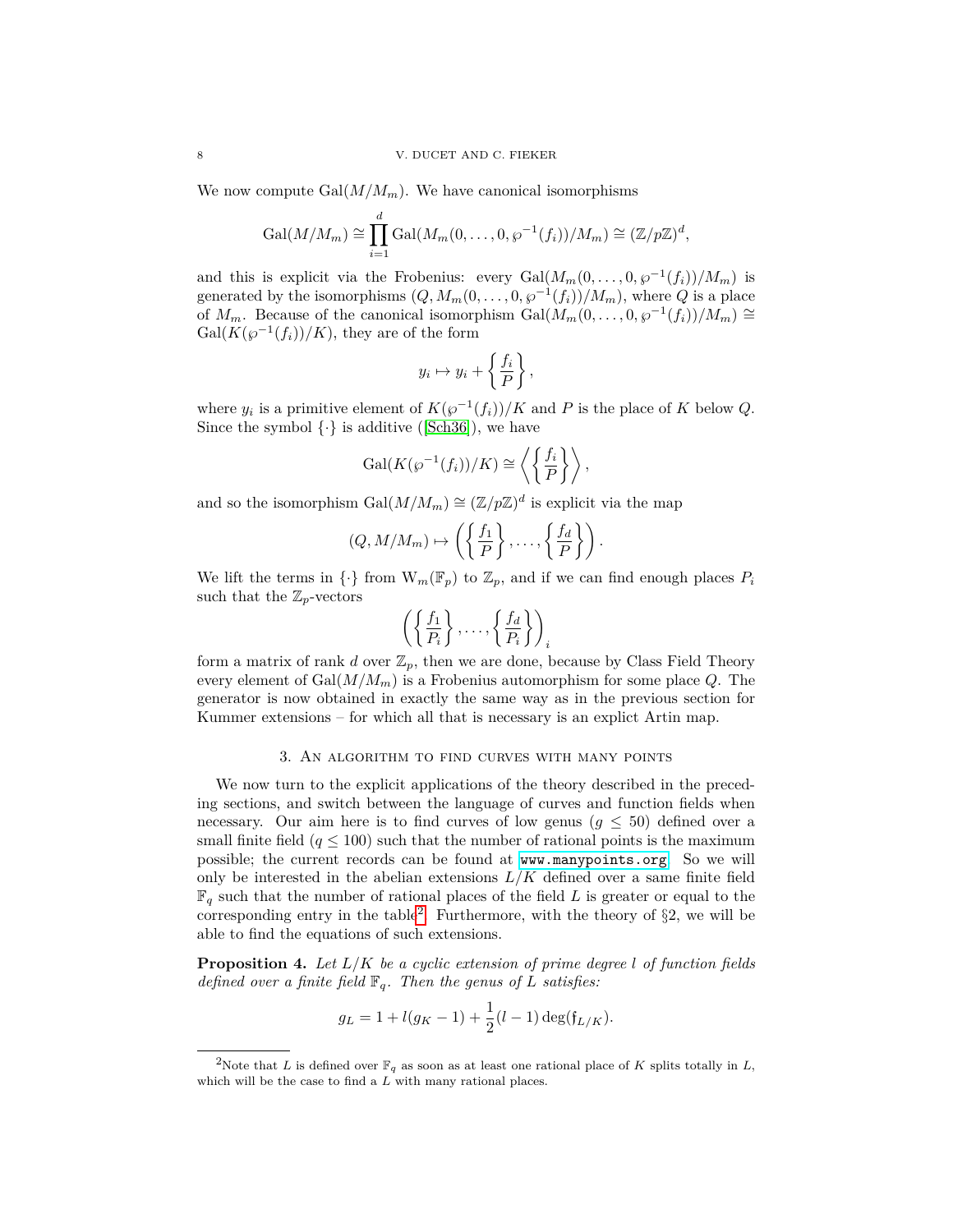*Proof.* By the Riemann-Hurwitz Genus Formula, this comes down to showing that the degree of the different  $\mathcal{D}_{L/K}$  of  $L/K$  is  $(l-1)\deg(f_{L/K})$ . Let *Q* be a place of *L* and let *P* be the place of *K* below *Q*. The extension being Galois, the inertia degree of *P* relatively to *Q* is independent of *Q*, so we denote it  $f_P$ . Let  $N = N_{L/K}$ :  $Div(L) \rightarrow Div(K)$  be the norm map defined by linearizing the formula  $N(Q) = f_P P$ . From the general relation deg( $Q$ ) =  $f_P$  deg( $P$ ), we note that deg( $N(\mathcal{D}_{L/K})$ ) = deg  $\mathcal{D}_{L/K}$ . By the Conductor-Discriminant Formula,  $N(\mathcal{D}(L_K))$  is equal to  $f_{L/K}^{l-1}$ , so by taking degrees we obtain the proposition.

From Proposition [4,](#page-7-0) the genus of an abelian extension of global function fields  $L/K$  of prime degree is exactly determined by its conductor  $f_{L/K}$ , or even simply by its degree. On another side,  $f_{L/K}$  identifies  $L$  as the only field such that the Galois group of  $L/K$  is a quotient of the ray class group modulo  $f_{L/K}$  by a certain subgroup of finite index. So, starting from a prime number  $l$  and a modulus  $\mathfrak{m}$ defined over a global function field *K* with field of constants  $\mathbb{F}_q$ , one can enumerate all the abelian extensions *L* of *K* of degree *l* and of conductor  $f_{L/K}$  less than m by computing all the subgroups of index  $l$  of Pic<sub>m</sub>. We also know in advance that the genus of these extensions will be less than

$$
1+l(g_K-1)+\frac{1}{2}(l-1)\deg(\mathfrak{m}).
$$

Since  $l$  is a prime, all places which ramify have the same ramification type: either they are all wildly ramified, or they are all tamely ramified. The following proposition thus describes what kind of m one should test for a given *l*:

<span id="page-8-0"></span>**Proposition 5.** *Let L/K be an abelian function field extension. Let P be a place of K. Then P is wildly ramified in L/K if and only if P appears in the conductor of L/K with multiplicity greater than* 2*, i.e.*

*P* is wildly ramified if and only if  $f_{L/K} \geq 2P$ .

*Proof.* From [\[Mil11a,](#page-12-13) Cor. 7.59], we see that a place *P* is tamely ramified if and only if the first ramification group in upper numbering is trivial, and from the local-global property of the conductor, it amounts to saying that *P* has weight one in  $f_{L_K}$ . So a place with weight at least two must be wildly ramified.

So if *l* is prime to the characteristic *p* of *K*, then m must be of the form

$$
\mathfrak{m}=\sum_{i=1}^n P_i,
$$

whereas if *l* equals *p*, then m must be of the form

$$
\mathfrak{m}=\sum_{i=1}^n m_iP_i,
$$

where  $m_i \geq 2$ .

Because we want the greatest possible number of rational places for the field *L*, and because of the formula

$$
N(L) = l|S| + r
$$

(where *S* is the set of rational places of *K* which split in *L* and *r* is the number of rational places in the support of  $f_{L/K}$ , it seems reasonable to start from a field *K* which itself has many rational points compared to its genus. In this way, we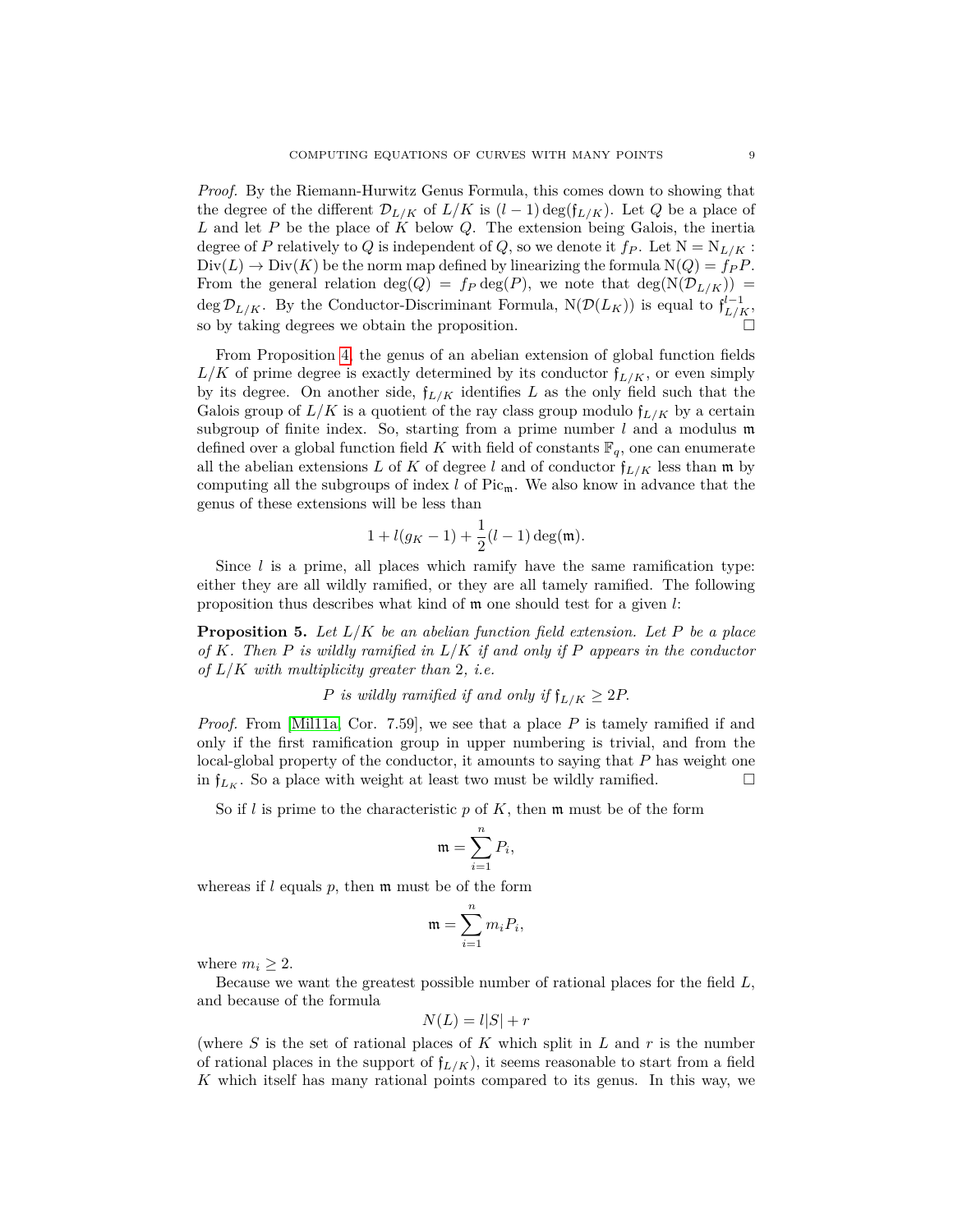will find curves with many points and their equations recursively: we start from the projective line or a maximal<sup>[3](#page-9-0)</sup> elliptic curve, compute all its 'best' coverings reaching or improving a lower bound in <www.manypoints.org>, and start the process again on these coverings, and so on. We summarize the process in Algorithm 1 below. Note that a reasonable restriction, especially when the size of the constant field increases, could be to take only conductors with places of degree 1 in their support.

## **Algorithm 1** Good Abelian Covering

**Input:** A function field  $K/\mathbb{F}_q$ , a prime *l*, an integer *G*.

- **Output:** The equations of all cyclic extensions of *K* of degree *l* and genus less than *G* whose number of  $\mathbb{F}_q$ -rational points improves the best known records.
- 1. Compute all the moduli of degree less than  $B = (2G 2 l(2g(K) 2))/(l 1)$ using Proposition [5.](#page-8-0)
- 2. **for** each such modulus m **do**
- 3. Compute the ray class group  $Pic_{\mathfrak{m}}$  modulo  $\mathfrak{m}$ .
- 4. Compute the set *S* of subgroups of Pic<sup>m</sup> of index *l*.
- 5. **for** every *s* in *S* **do**
- 6. Compute the genus *g* and the number of rational places *n* of the class field *L* of *s*.
- 7. **if** *n* is greater or equal to the known record for a genus *g* curve defined over  $\mathbb{F}_q$  then
- 8. Update *n* as the new lower bound on  $N_q(g)$ .
- 9. Compute and output the equation of *L*.
- 10. **end if**
- 11. **end for**
- 12. **end for**

The complexity of the algorithm is linear in the number of fields (or pairs of divisors and subgroups) we need to consider. The total number of divisors of degree bounded by *B* is roughly  $O(q^B)$  since this is the estimate for the number of irreducible polynomials of degree bounded by *B* already. The number of subgroups to consider depends on the structure of the ray class group. For tamely ramified extensions, the group is the extension of the divisor class group by the product of the multiplicative groups of the divisors (modulo constants), so the number of cyclic factors depends on the number of places such that  $l|q^{\deg P} - 1$ . For wild extensions, the number of ramified places provides the same information. In the wild case, the number is bounded by  $B/2$ , so the total number of fields to investigate is roughly  $O(q^B \cdot q^{B/2})$ . For each pair we have to compute the genus and the number of rational places. The computation of the genus can be seen to run in time quartic in the number of (potentially) ramified places: for each place we need to check if it divides the conductor. This test is done by some Z-HNF computation of a matrix of dimension depending on the total number of places again. The number of rational places requires to compute discrete logarithms in the divisor class group for every rational place of the base field. Assuming a small degree, this depends linearly on the number of ramified places.

<span id="page-9-0"></span><sup>&</sup>lt;sup>3</sup>We call a curve of genus *g* defined over  $\mathbb{F}_q$  *maximal* if no genus *g* curve defined over  $\mathbb{F}_q$  has more points. This number of points is denoted  $N_q(g)$ .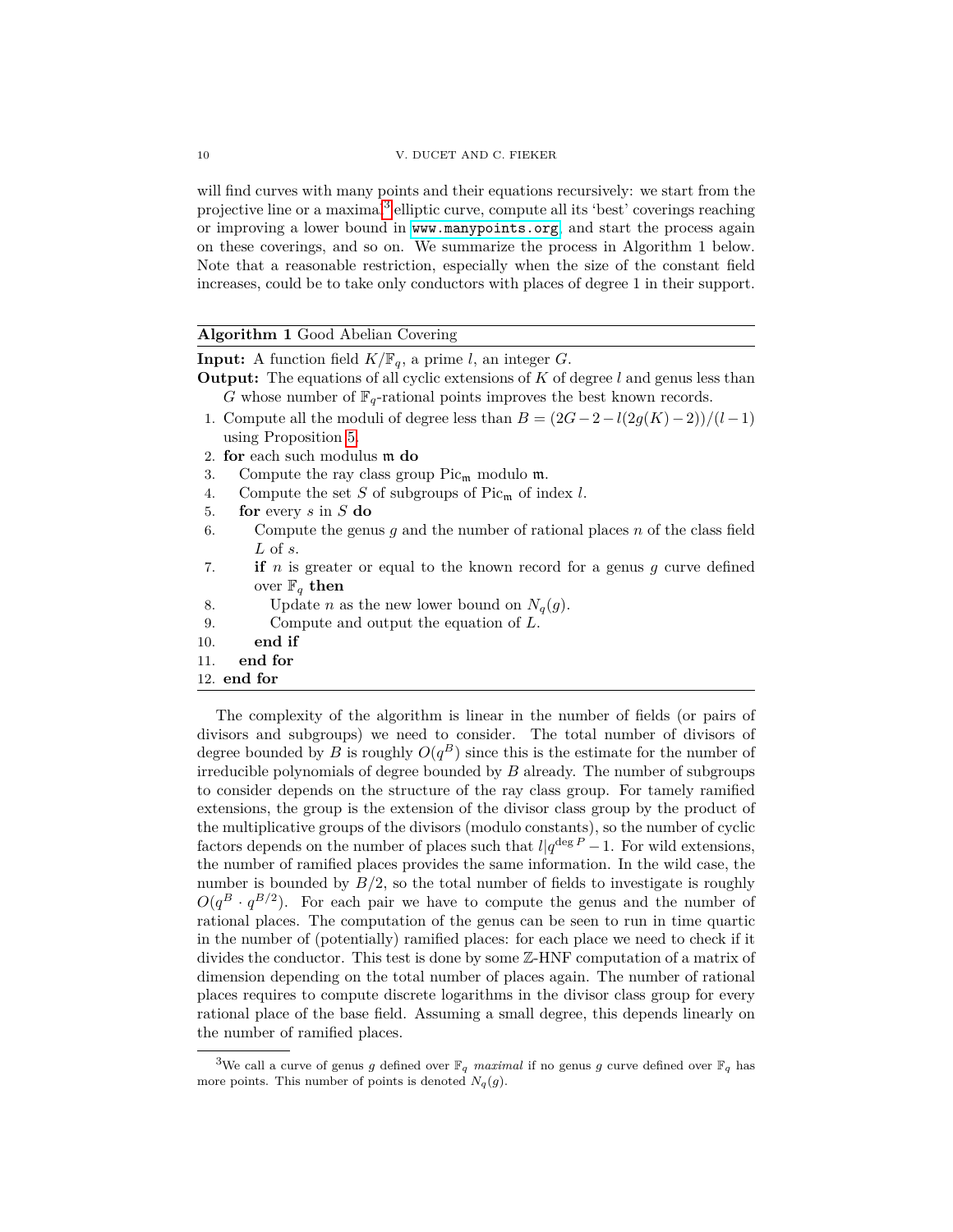To summarize: the total complexity is essentially exponential in the genus bound, thus limited in scope.

**Remark 6.** *It is possible to extend the algorithm to coverings of non-prime degrees, to include Artin-Schreier-Witt extensions for example, and this is what has been implemented in Magma. The genus and the conductor can then be computed using techniques from* [\[HPP03\]](#page-12-10)*.*

#### 4. RESULTS

We now present the results we have obtained. We have restricted to the case of  $\mathbb{F}_2$ . The computations have been performed with Magma, thanks to a Class Field Theory library implemented by the second author. The results are summarized in the table below. The notations are as follows:  $g_0$  is the genus of the base curve and *g* and *N* are the genus and the number of rational points of the abelian covering respectively. The Oesterlé bound on the number of rational points of a genus *g* curve defined over  $\mathbb{F}_q$  corresponds to the "*OB*" column. The conductor of the covering is added in the column "f": in this column,  $n_i P_i$  means that there is a place of degree *i* occurring in the conductor with weight  $n_i$ . The Galois group of the covering is *G*, the number of totally split places is |*S*|, the number of totally ramified places is  $|T|$  and the number of non-totally ramified places is  $|R|$ . When the result has been obtained using a non-maximal base curve, we denote the corresponding genus " $g_0'$ " (see below for the equations of the base curves we have used). Note also that several results have been obtained by more than one means; however, we have entered in the table only the data corresponding to the smallest base genus. We have used the 7 following maximal curves over  $\mathbb{F}_2$  as base curves whose equations have been computed by Algorithm 1 (the genus of the *i*-th curve is *i*):

(1)  $y^2 + y - x^3 - x$ (2)  $y^2 + (x^3 + x + 1)y + x^5 + x^4 + x^3 + x$ (3)  $x^3y + x^2y^2 + x + x^2 + y^3 + y$ (4)  $y^4 + (x+1)y^2 + (x^3+x)y + x^7 + x^3$ (5)  $y^4 + (x^2 + x + 1)y^2 + (x^2 + x)y + x^7 + x^6 + x^5 + x^4$ (6)  $y^4 + (x^6 + x^5 + x^4 + 1)y^2 + (x^7 + x^4 + x^3 + x^2)y + x^{11} + x^{10} + x^3 + x^2$  $(7)$   $y^4 + (x^9 + x^7 + x^6 + x^5 + x^4 + x^3 + x^2)y^2 + (x^{11} + x^9 + x^8 + x^7 + x^5 + x^4)y +$  $x^{14} + x^{12} + x^{11} + x^7$ 

We have also used the following 7 base curves whose number of rational points is  $\mathbb{N}_q(g) - 1$  (the genus of the *i*-th curve is again *i*):

(1)  $y^2 + xy + x^3 + x$ (2)  $y^2 + y + x^5 + x$ (3)  $y^4 + (x^2 + x + 1)y^2 + (x^2 + x)y + x^6 + x^5$ (4)  $y^4 + xy^2 + (x+1)y + x^5 + x^4 + x^3 + x^2$ (5)  $y^4 + (x^3 + 1)y^2 + (x^4 + x^2)y + x^9 + x^5$ (6)  $y^4 + (x^3 + x + 1)y^2 + (x^3 + x)y + x^9 + x^8 + x^5 + x^4$ (7)  $y^4 + x^7y^2 + (x^7 + 1)y + x^5 + x$ 

At last, we mention that the average bound on the degree of the possible conductors we have tested was 14. The results are summarized in Table 1.

Due to the size of the equations, we only give an explicit model for the maximal curves of genus 14, 17 and 24 that we have found: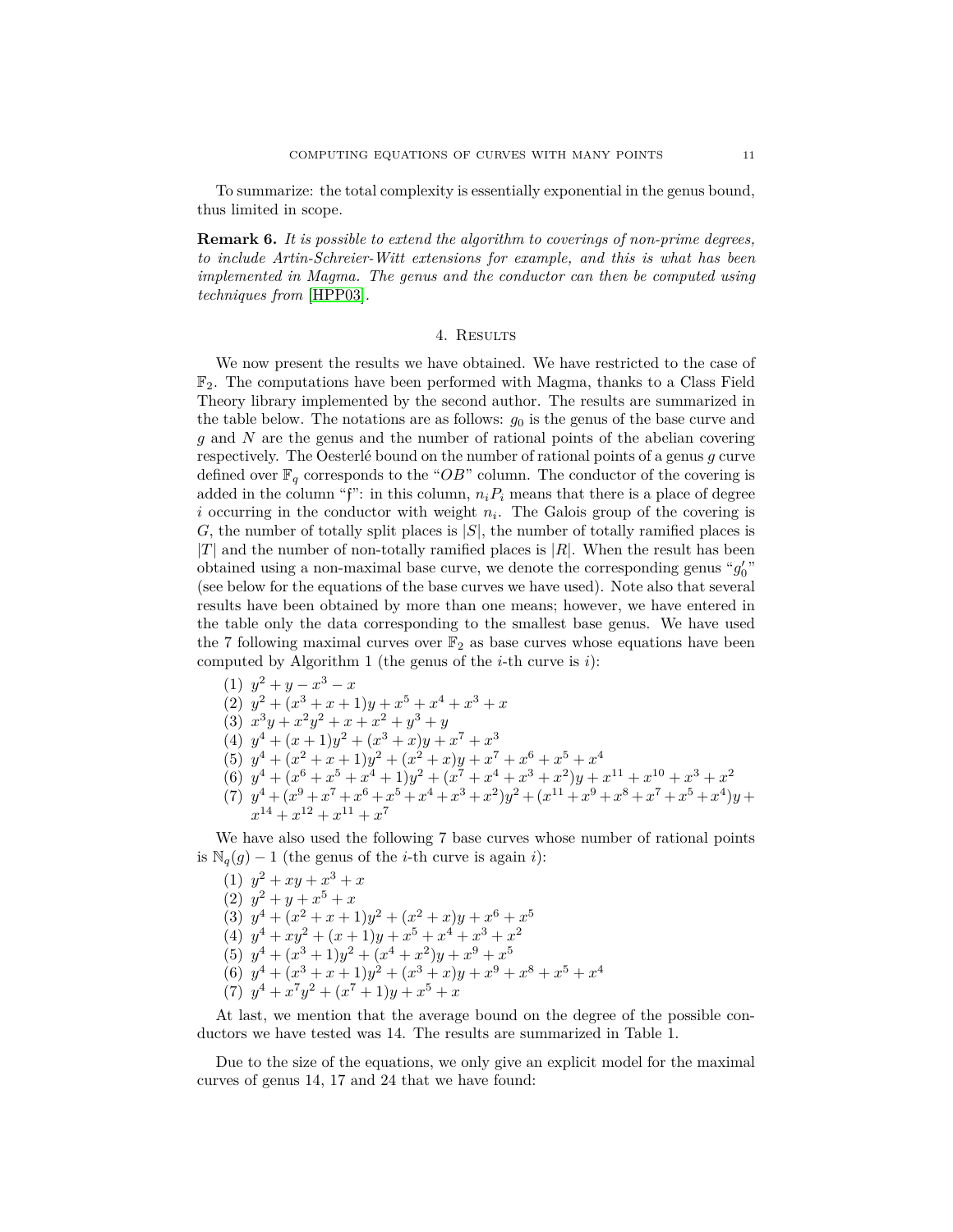12 V. DUCET AND C. FIEKER

- $(1)$   $y^{8} + (x^{10} + x^{8} + x^{6} + x^{4} + x^{3} + x)y^{6} + (x^{17} + x^{15} + x^{9} + x^{7} + x^{3} + x)y^{5} +$  $(x^{28} + x^{23} + x^{22} + x^{19} + x^{18} + x^{16} + x^{14} + x^{12} + x^{11} + x^{10} + x^9 + x^7 + x^5 +$  $x^4 + x^2 + x + 1$ ) $y^4 + (x^{31} + x^{29} + x^{15} + x^{13} + x^3 + x) y^3 + (x^{40} + x^{37} + x^{36} + x^4)$  $x^{30} + x^{24} + x^{21} + x^{20} + x^{14} + x^{12} + x^9 + x^8 + x^2)y^2 + (x^{47} + x^{45} + x^{39} + x^{37} + x^{48} + x^{49})$  $x^{33} + x^{29} + x^{23} + x^{21} + x^{19} + x^{15} + x^{11} + x^9 + x^5 + x^3)y + x^{60} + x^{58} + x^{53} + x^{54}$  $x^{51} + x^{49} + x^{47} + x^{46} + x^{45} + x^{44} + x^{43} + x^{41} + x^{38} + x^{36} + x^{32} + x^{31} + x^{29} +$  $x^{27} + x^{26} + x^{23} + x^{22} + x^{20} + x^{18} + x^{15} + x^{14} + x^{13} + x^{10} + x^9 + x^8 + x^7 + x^5$ ;
- (2)  $y^8 + (x^{20} + x^{13} + x^{10} + x^9 + x^2)y^4 + (x^{26} + x^{24} + x^{22} + x^{19} + x^{18} + x^{17} + x^{13} + x^{11} + x^{10} + x^{10} + x^{11} + x^{12} + x^{13} + x^{14} + x^{15} + x^{16} + x^{17} + x^{18} + x^{19} + x^{19} + x^{10} + x^{10} + x^{11} + x^{12} + x^{13} + x^{14} + x^{15} + x^{16} + x^{17} + x^{18} + x$  $x^{10} + x^4$ ) $y^2 + (x^{27} + x^{25} + x^{20} + x^{19} + x^{18} + x^{16} + x^{14} + x^{13} + x^{11} + x^7)$  $y + x^{33} +$  $x^{31}+x^{30}+x^{28}+x^{27}+x^{26}+x^{25}+x^{24}+x^{22}+x^{21}+x^{20}+x^{16}+x^{12}+x^{10}+x^9+x^8$ ;
- (3)  $y^{16} + (x^{18} + x^{17} + x^{15} + x^{14} + x^{10} + x^8)y^{12} + (x^{28} + x^{27} + x^{26} + x^{22} + x^{21} + x^{24})$  $x^{14}$ ) $y^{10} + (x^{31} + x^{30} + x^{29} + x^{27} + x^{26} + x^{25} + x^{23} + x^{19})y^9 + (x^{48} + x^{43} + x^{39} + x^{40})y^9 + (x^{40} + x^{41} + x^{42})y^9 + (x^{40} + x^{43} + x^{43})y^9 + (x^{41} + x^{42})y^9 + (x^{42} + x^{43} + x^{44})y^9 + (x^{43} + x^{45} + x^{46})y^9 + (x^{44} + x^{45} + x^{46})y^9 +$  $x^{38} + x^{37} + x^{34} + x^{33} + x^{32} + x^{31} + x^{30} + x^{29} + x^{28} + x^{27} + x^{25} + x^{23} + x^{22} + x^{21} +$  $x^{20} + x^{18}$ ) $y^8 + (x^{48} + x^{47} + x^{46} + x^{40} + x^{34} + x^{33} + x^{32} + x^{26}) * y^6 + (x^{51} + x^{50} + x^{50})$  $x^{49} + x^{43} + x^{39} + x^{38} + x^{37} + x^{31}$ ) $y^5 + (x^{72} + x^{71} + x^{70} + x^{69} + x^{68} + x^{67} + x^{65} + x^{67} + x^{67} + x^{67} + x^{67} + x^{67} + x^{67} + x^{67} + x^{67} + x^{67} + x^{67} + x^{67} + x^{67} + x^{67} + x^{67} + x^{67} + x^{67} + x^{67} + x^{67} + x^{67} + x^{67} + x^{67} + x^{67} + x^{6$  $x^{59} + x^{58} + x^{56} + x^{51} + x^{49} + x^{47} + x^{45} + x^{42} + x^{41} + x^{40} + x^{38} + x^{36} + x^{34} + x^{33} +$  $x^{31} + x^{30} + x^{28}$ ) $y^4 + (x^{57} + x^{56} + x^{55} + x^{48} + x^{47} + x^{41})y^3 + (x^{82} + x^{81} + x^{77} + x^{81})y^2 + (x^{84} + x^{85} + x^{86} + x^{87})y^3 + (x^{85} + x^{87} + x^{87})y^4 + (x^{86} + x^{87} + x^{87})y^3 + (x^{87} + x^{87} + x^{87})y^2 + (x^{87} + x^{87} + x^{87})y^3 + (x^{88} + x^{87}$  $x^{76} + x^{75} + x^{73} + x^{72} + x^{69} + x^{68} + x^{67} + x^{64} + x^{61} + x^{58} + x^{57} + x^{55} + x^{54} + x^{53} + x^{55} + x^{56} + x^{57} + x^{58} + x^{59} + x^{59} + x^{59} + x^{59} + x^{59} + x^{59} + x^{59} + x^{59} + x^{59} + x^{59} + x^{59} + x^{59} + x^{59} + x^{59} + x^{59} + x^{59} + x^{59} + x^{59} + x^{59$  $x^{50} + x^{49} + x^{48} + x^{45} + x^{44} + x^{40} + x^{39} + x^{38} + x^{37} + x^{36} + x^{34}$ ) $y^2 + (x^{85} + x^{84} + x^{85})$  $x^{81} + x^{77} + x^{75} + x^{74} + x^{72} + x^{71} + x^{70} + x^{69} + x^{68} + x^{65} + x^{63} + x^{62} + x^{60} + x^{59} + x^{61} + x^{62} + x^{63} + x^{64} + x^{65} + x^{66} + x^{67} + x^{68} + x^{69} + x^{60} + x^{60} + x^{60} + x^{60} + x^{60} + x^{60} + x^{60} + x^{60} + x^{60} + x^{60} + x^{60} + x^{60} + x^{60} + x^{60$  $x^{58} + x^{57} + x^{55} + x^{54} + x^{53} + x^{50} + x^{48} + x^{46} + x^{44} + x^{42} + x^{41} + x^{39}$ ) $y + x^{108} + x^{108} + x^{108} + x^{108} + x^{108} + x^{108} + x^{108} + x^{108} + x^{108} + x^{108} + x^{108} + x^{108} + x^{108} + x^{108} + x^{108} + x^{108} + x^{108} + x^{108} + x^{108} + x^{108} + x^{10$  $x^{97} + x^{96} + x^{95} + x^{91} + x^{90} + x^{88} + x^{87} + x^{86} + x^{83} + x^{82} + x^{81} + x^{78} + x^{76} + x^{76} + x^{77} + x^{78} + x^{78} + x^{78} + x^{78} + x^{78} + x^{78} + x^{78} + x^{78} + x^{78} + x^{78} + x^{78} + x^{78} + x^{78} + x^{78} + x^{78} + x^{78} + x^{78} + x^{78} + x^{78} + x^{78} + x^{78} + x^{78$  $x^{75} + x^{72} + x^{70} + x^{69} + x^{68} + x^{64} + x^{63} + x^{58} + x^{55} + x^{53} + x^{52} + x^{51} + x^{50} + x^{46}$ .

| $\mathfrak{g}$ | N-OB      | $g_0$          |                      | G                                                      | $\left  S \right $ | $\, T \,$      | $\left  R \right $ |
|----------------|-----------|----------------|----------------------|--------------------------------------------------------|--------------------|----------------|--------------------|
| 14             | 16        | 4              | $2P_7$               | $\mathbb{Z}/2\mathbb{Z}$                               | 16                 | $\theta$       | $\overline{0}$     |
| 17             | 18        | $\overline{2}$ | $4P_1 + 6P_1$        | $\mathbb{Z}/2\mathbb{Z} \oplus \mathbb{Z}/2\mathbb{Z}$ | 16                 | 2              | $\theta$           |
| 24             | 23        | 4'             | $2P_1 + 4P_1 + 2P_2$ | $\mathbb{Z}/2\mathbb{Z} \oplus \mathbb{Z}/2\mathbb{Z}$ | 20                 | 1              | $\overline{2}$     |
| 29             | $26 - 27$ | $\overline{4}$ | $4P_1 + 8P_1$        | $\mathbb{Z}/2\mathbb{Z} \oplus \mathbb{Z}/2\mathbb{Z}$ | 24                 | $\overline{2}$ | $\theta$           |
| 41             | $34 - 35$ | 3'             | $4P_1 + 4P_1$        | $\mathbb{Z}/2\mathbb{Z} \oplus \mathbb{Z}/4\mathbb{Z}$ | 32                 | $\overline{2}$ | $\theta$           |
| 45             | $34 - 37$ | $\overline{2}$ | $4P_1 + 8P_1$        | $\mathbb{Z}/2\mathbb{Z} \oplus \mathbb{Z}/4\mathbb{Z}$ | 32                 | $\overline{2}$ | $\theta$           |
| 46             | $35 - 38$ | 3              | $3P_1 + 8P_1$        | $\mathbb{Z}/2\mathbb{Z} \oplus \mathbb{Z}/4\mathbb{Z}$ | 32                 | 1              | $\mathfrak{D}$     |

TABLE 1. New results over  $\mathbb{F}_2$ 

**Remark 7.** *Since the article has been written, a preprint of Karl Rökaeus has appeared in which he undertakes similar computations over the finite fields of size* 2, 3, 4 and 5 (see [\[Rök12\]](#page-13-5)). Over  $\mathbb{F}_2$  *he recovers the genus* 17 *record, and improves our genus* 45 *bound to* 36 *points (he also wrote us that he found a genus* 46 *curve with* 36 *points).*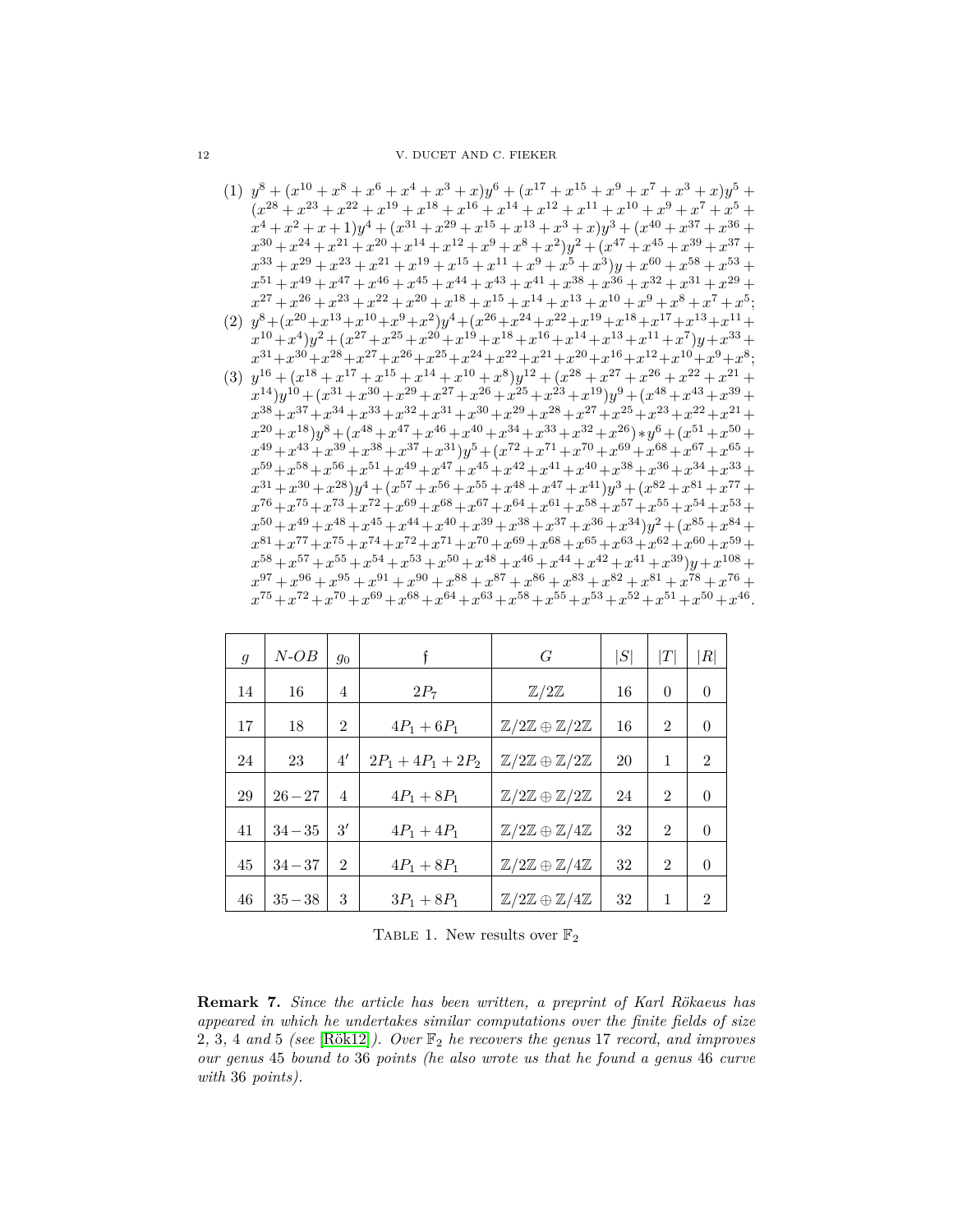**Remark 8.** As mentionned above, we have restricted the search to  $\mathbb{F}_2$ . However, *a curve of genus* 11 *with* 21 *points has been found over* F<sup>3</sup> *while testing the code. It is a degree* 2 *cover of the genus* 4 *maximal curve defined by*

$$
C: y^4 + 2y^2 + x^6 + x^4 + x^2.
$$

*With notations as above, the conductor is of the form*  $P_1 + P_1 + P_1 + P_5$ . The *resulting curve has equation as follows:*

$$
C': y^{8} + (2x^{10} + x^{9} + 2x^{7} + x^{6} + 2x^{5} + 2x^{4} + x^{3} + x^{2})y^{6} + (2x^{20} + 2x^{19} + 2x^{18} + x^{17} + x^{16} + x^{15} + 2x^{14} + 2x^{12} + 2x^{11} + x^{10} + 2x^{9} + 2x^{8} + x^{7} + 2x^{6} + x^{4})y^{4} +
$$
  
\n
$$
(x^{30} + 2x^{28} + x^{24} + x^{23} + 2x^{22} + x^{21} + x^{20} + 2x^{19} + x^{18} + x^{17} + 2x^{16} + x^{15} + x^{14} + 2x^{13} + x^{11} + x^{9} + x^{8} + 2x^{7})y^{2} + x^{40} + x^{39} + 2x^{37} + x^{35} + 2x^{32} + x^{31} + x^{30} + x^{29} + 2x^{28} + 2x^{22} + 2x^{21} + x^{19} + 2x^{17} + x^{14} + 2x^{13} + 2x^{12} + 2x^{11} + x^{10}.
$$

#### **REFERENCES**

- <span id="page-12-5"></span>[Aue99] Roland Auer. *Ray Class Fields of Global Function Fields with Many Rational Places*. PhD thesis, Carl-von-Ossietzky-Universität Oldenburg, 1999.
- <span id="page-12-6"></span>[Aue00] Roland Auer. Curves over finite fields with many rational points obtained by ray class field extensions. In *Algorithmic number theory (Leiden, 2000)*, volume 1838 of *Lecture Notes in Comput. Sci.*, pages 127–134. Springer, Berlin, 2000.
- [BCP97] Wieb Bosma, John Cannon, and Catherine Playoust. The Magma algebra system. I. The user language. *J. Symbolic Comput.*, 24(3-4):235–265, 1997. Computational algebra and number theory (London, 1993).
- [Cas67] J. W. S. Cassels. Global fields. In *Algebraic Number Theory (Proc. Instructional Conf., Brighton, 1965)*, pages 42–84. Thompson, Washington, D.C., 1967.
- <span id="page-12-9"></span>[Fie01] Claus Fieker. Computing class fields via the Artin map. *Math. Comp.*, 70(235):1293– 1303 (electronic), 2001.
- [Fie06] Claus Fieker. Applications of the class field theory of global fields. In *Discovering mathematics with Magma*, volume 19 of *Algorithms Comput. Math.*, pages 31–62. Springer, Berlin, 2006.
- <span id="page-12-0"></span>[Gop77] V. D. Goppa. Codes that are associated with divisors. *Problemy Peredači Informacii*, 13(1):33–39, 1977.
- <span id="page-12-10"></span>[HPP03] Florian Hess, Sebastian Pauli, and Michael E. Pohst. Computing the multiplicative group of residue class rings. *Math. Comp.*, 72(243):1531–1548 (electronic), 2003.
- <span id="page-12-7"></span>[Lan94] Serge Lang. *Algebraic number theory*, volume 110 of *Graduate Texts in Mathematics*. Springer-Verlag, New York, second edition, 1994.
- <span id="page-12-12"></span>[Lan02] Serge Lang. *Algebra*, volume 211 of *Graduate Texts in Mathematics*. Springer-Verlag, New York, third edition, 2002.
- <span id="page-12-2"></span>[Lau96] Kristin Lauter. Ray class field constructions of curves over finite fields with many rational points. In *Algorithmic number theory (Talence, 1996)*, volume 1122 of *Lecture Notes in Comput. Sci.*, pages 187–195. Springer, Berlin, 1996.
- <span id="page-12-3"></span>[Lau99a] Kristin Lauter. Deligne-Lusztig curves as ray class fields. *Manuscripta Math.*, 98(1):87– 96, 1999.
- <span id="page-12-4"></span>[Lau99b] Kristin Lauter. A formula for constructing curves over finite fields with many rational points. *J. Number Theory*, 74(1):56–72, 1999.
- <span id="page-12-13"></span>[Mil11a] J. S. Milne. Algebraic number theory (v3.03), 2011. Available at www.jmilne.org/math/.
- <span id="page-12-8"></span>[Mil11b] J.S. Milne. Class field theory (v4.01), 2011. Available at www.jmilne.org/math/.
- <span id="page-12-11"></span>[Neu99] Jürgen Neukirch. *Algebraic number theory*, volume 322 of *Grundlehren der Mathematischen Wissenschaften [Fundamental Principles of Mathematical Sciences]*. Springer-Verlag, Berlin, 1999. Translated from the 1992 German original and with a note by Norbert Schappacher, With a foreword by G. Harder.
- <span id="page-12-1"></span>[NX01] Harald Niederreiter and Chaoping Xing. *Rational points on curves over finite fields: theory and applications*, volume 285 of *London Mathematical Society Lecture Note Series*. Cambridge University Press, Cambridge, 2001.